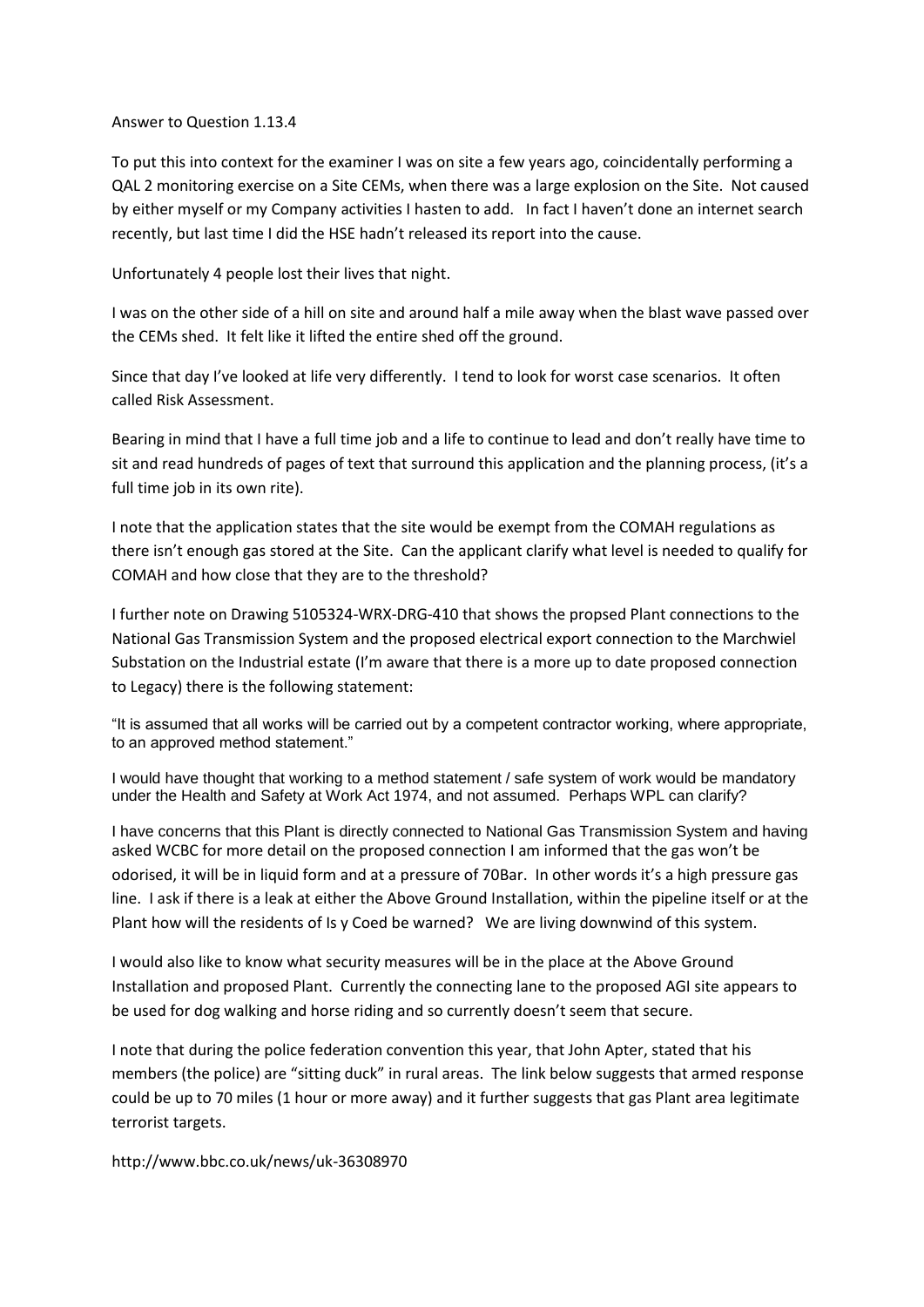I further note that only a few months ago a gas pipeline was fractured in Kent by a contractor carrying out routine maintenance work whilst working to a safe system of work.

http://www.itv.com/news/meridian/story/2016-05-28/major-gas-explosion-at-building-site-in-kent/

I believe the pipeline was operating at medium pressure and only 6 inch in diameter.

Furthermore I note that Didcot B Power Station, the gas fired one, suffered a fire in its cooling system and that fire engines from 3 counties had to attend to deal with the incident.

<http://www.bbc.co.uk/news/uk-england-29684205>

Assuming the Plant gets Built I would like to know, if there were to be a "major event" what would the blast radius be.

I would also like to know what level of Public liability insurance will WPL carry.

Will there a disaster fund?

If so, is it ring fenced?

I have asked WCBC some of these questions about the pipeline and the proposed Plant. They have referred me back to yourself.

Perhaps WPL can clarify / answer my questions.

Given that the proposed site was originally chosen on the basis that it was for a 1200MW scheme and has now been down scaled to up to 299MW I have to ask was any consideration given to selecting a smaller site within the industrial estate and away from local housing and the school?

Kind regards,

Chris Briggs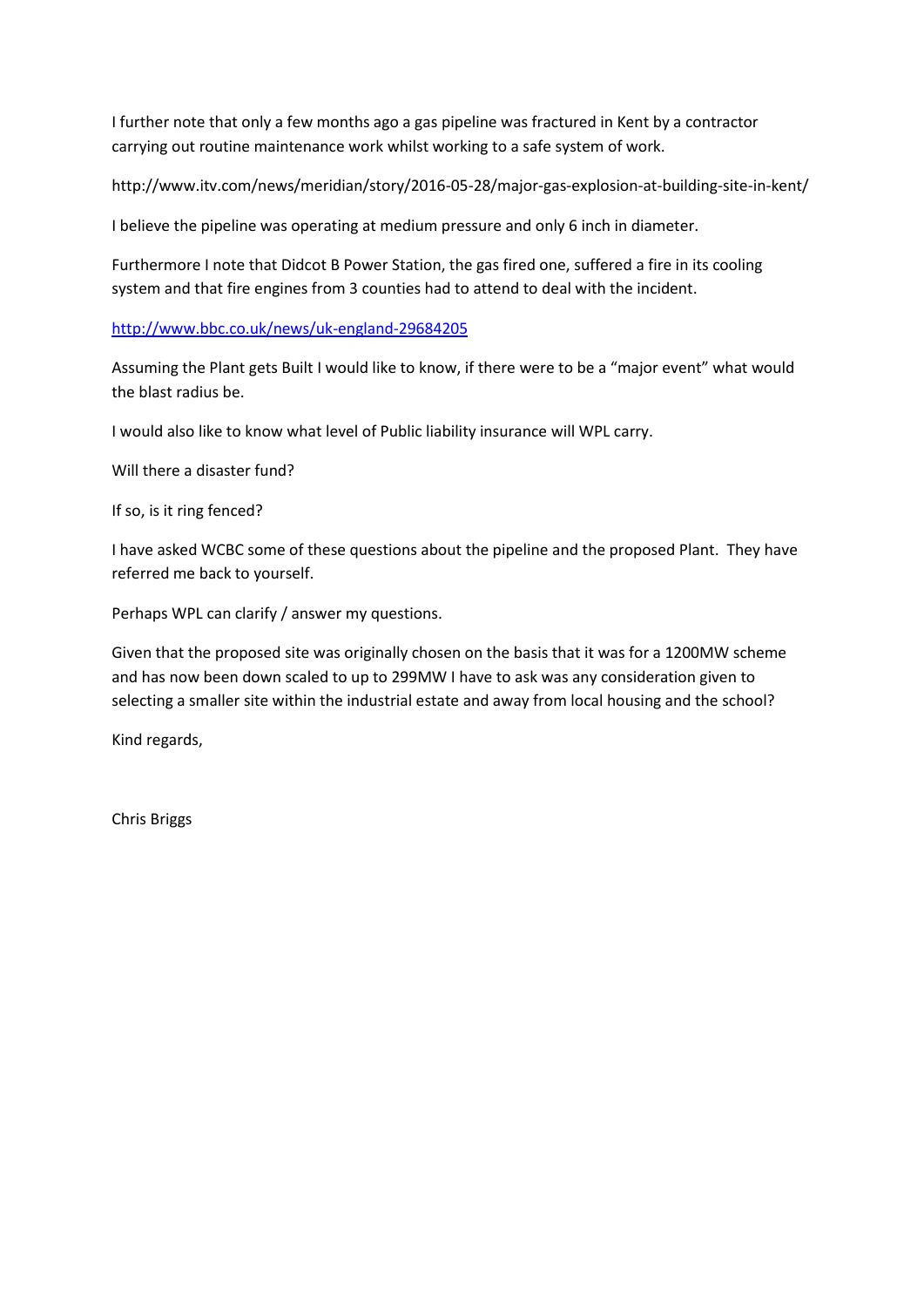

## **Rural police 'sitting ducks' in UK** terror attack

17 May 2016 | UK

 $\leq$  Share



Armed police could be up to 70 miles away from a terrorist attack, the Police Federation says

Police officers in rural areas fear they would be "sitting" ducks" in the event of a terrorist gun attack in the UK, a **Police Federation chairman says.** 

A national shortage of armed officers could leave police in isolated areas "unarmed and vulnerable", John Apter, head of the Hampshire branch warned.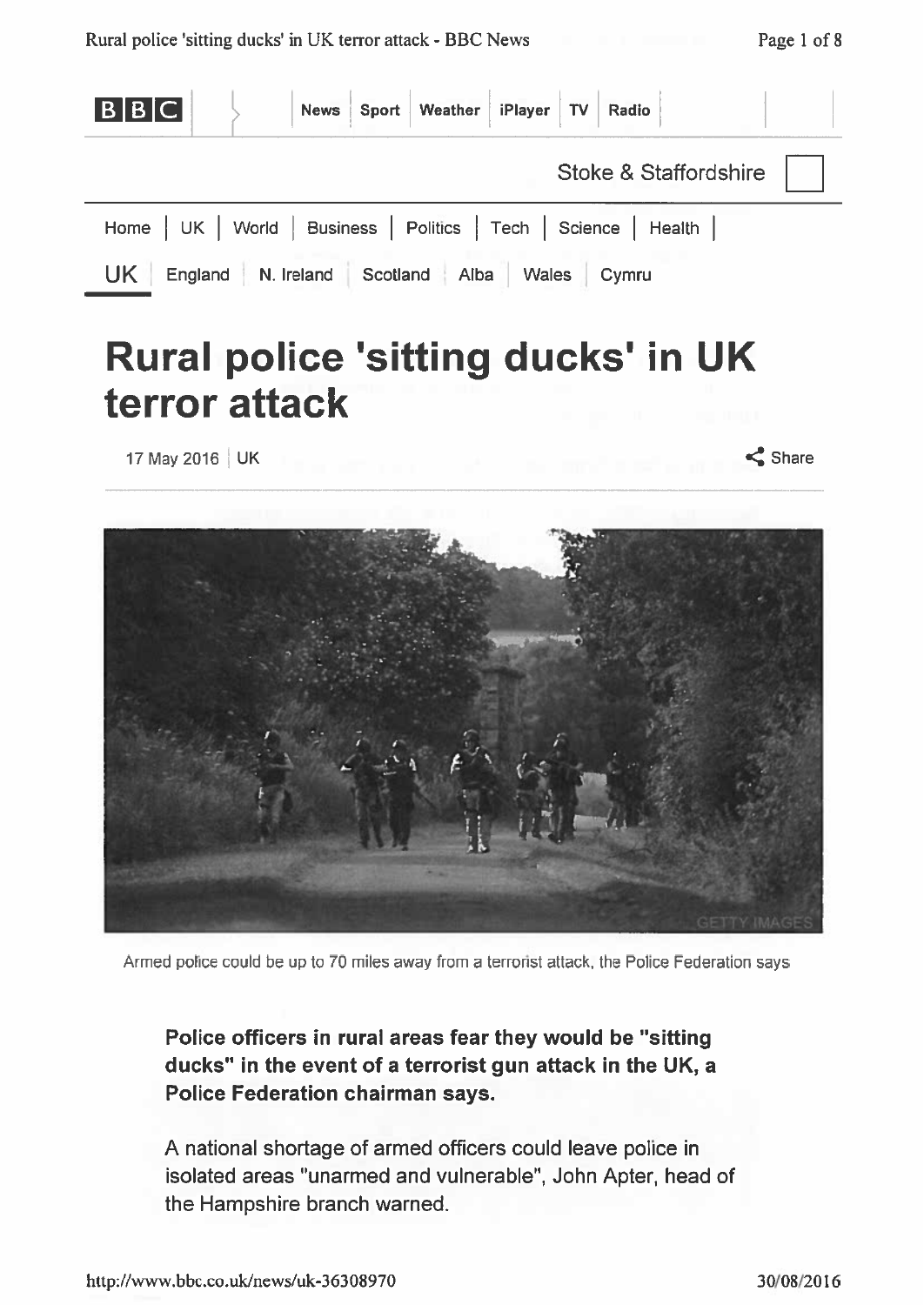Figures revealed the number of firearms officers in England and Wales last year fell to its lowest level since 1987.

Home Secretary Theresa May spoke at the Police Federation conference earlier.

The federation, which represents constables, sergeants and inspectors in England and Wales, is holding its annual conference in Bournemouth.

They paused during speeches on Tuesday morning to hold a minute's silence to remember the 96 victims of the Hillsborough tragedy.

## Do police have firepower to tackle gun menace?

Speaking to BBC Radio 4's File on 4, Mr Apter said armed officers could be more than 70 miles away if an attack was launched in a rural location.

Some rural and coastal areas include potential terrorist targets including energy and power plants.

Nuclear power plants in Britain are guarded by the Civil Nuclear Constabulary (CNC), whose officers are routinely armed, while firearms officers of the Ministry of Defence Police are responsible for facilities such as the Atomic Weapons Establishment at Aldermaston in Berkshire.

"Being realistic, if a firearms unit was coming from the middle of the county you are still talking about 30 miles away - you are not talking about a few minutes," he said.

"There would be an understandable delay.

"If a firearms unit is the other side of the county they could be 70 miles away so you are talking a significant distance.

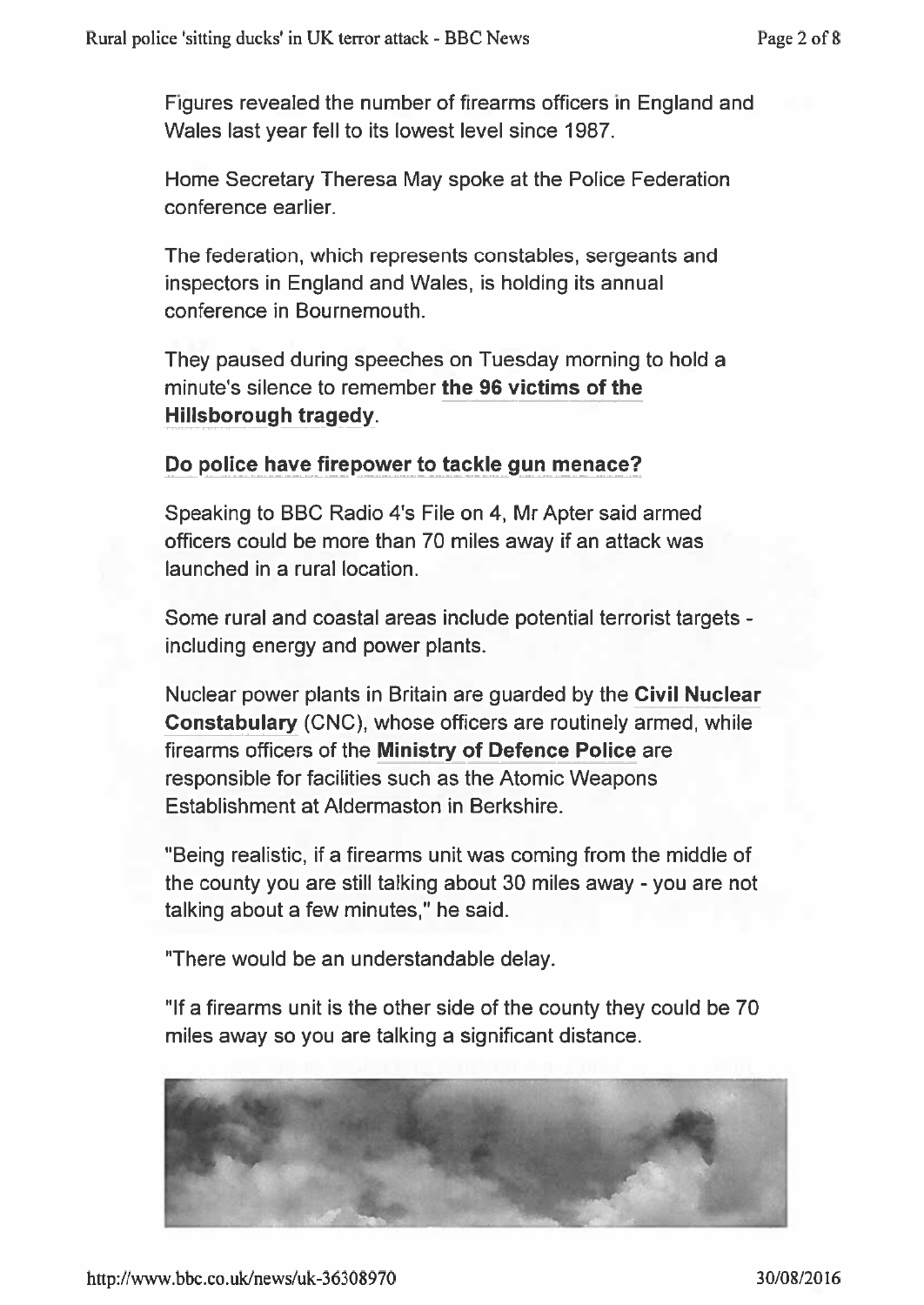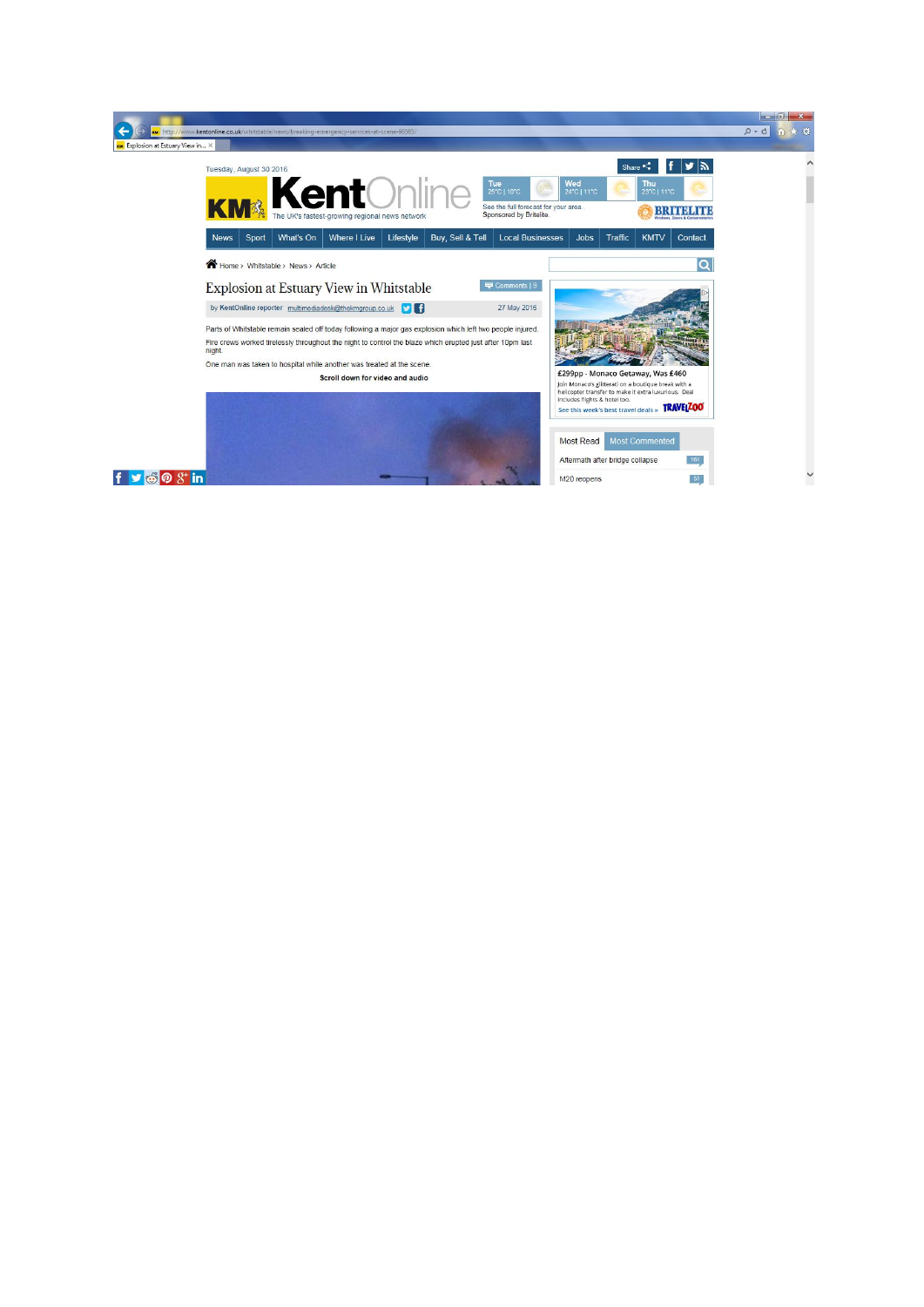



Arsene Wenger will allow

ace linked...

Jack Wilshere exit: Arsenal



'Britain is the problem

angry clash...

Migrant in Calais Jungle in

'You'll PAY for this!' **Furious Apple threatens** EU with job...

Arsenal News: Mustafi and Perez update, Where Wilshere could...

Passenger 'freaks out' and<br>starts to OPEN plane door mid-flight

Didcot Power Station fire investigation underway

AN investigation is underway after a fire broke out at Didcot B Power Station last night.



More than 25 firefighters tackled the blaze in Oxfordshire, as flames ripped through a cooling tower.

Residents living nearby were advised by police to keep their windows and doors closed as smoke billowed from the nearby building.

Such was the scale of the blaze that as well as crews from Oxfordshire Fire and Rescue Service other firefighters from neighbouring services have been drafted in:

Officials said officers will visit the scene this morning and are likely to remain there throughout the day.

By continuing to use the site, you agree to the use of cookies. You can find out more by following this link (/cookie-policy).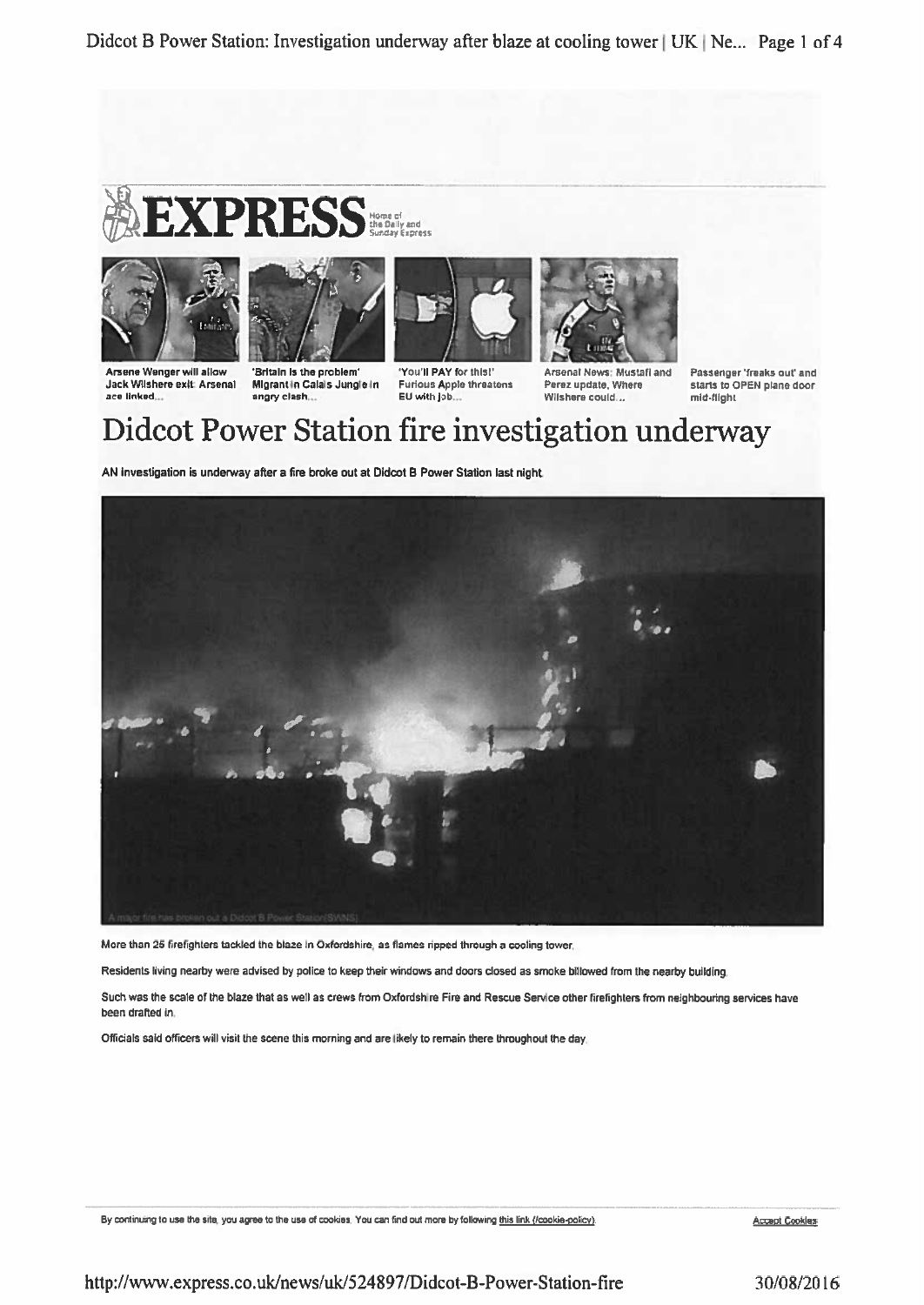Didcot B Power Station: Investigation underway after blaze at cooling tower | UK | Ne... Page 2 of 4



Natural gas powered Didcot B opened in 1997 and generates up to 1,360 MWe of electricity - enough to power a million homes Buckinghamshire Fire and Rescue Service sent one of its turntable ladders from High Wycombe Fire Station, some 30 miles from Didcot to assist While Thames Valley Police South and Vale along with the National Police Air Service (NPAS) also attended.

Around 12 fire crews attended the facility at around 9pm, but that number doubled as the flames took hold.

However, officials at the RWE npower owned site - who carry out regular safety drills - managed to shut down the site quickly to stop the incident turning into an inferno.

As firefighters tackled the major blaze, onlookers posted pictures of the power station with orange flames stretching in to the night sky.

Simon Perry tweeted "power station tonight ... Stay safe all, challenging job!"Other Twitter users sent well wishes to the firefighters tackling the blaze.

Marcus Champan tweeted: "Wow, Didcot power station on fire! I hope my mates in the fire brigade will be ok. "While Lou Fraser added: "The Didcot Power station is on fire. Hope no one gets hurt."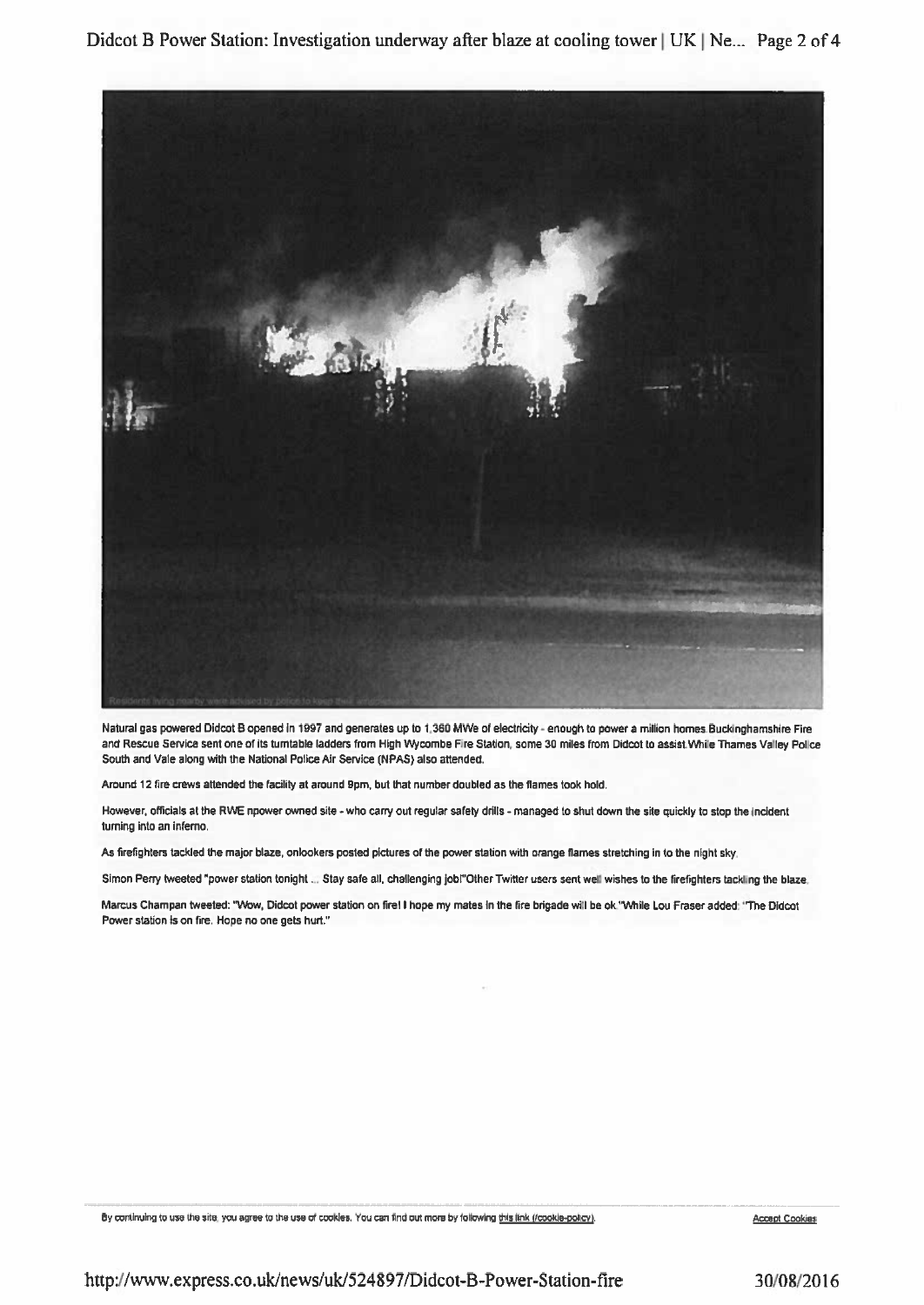

It is not clear how the fire started, but officials have ruled out arson or terrorism.

A spokesman for RWE npower said: "We can confirm that no one is injured which is clearly the most important thing and also that the fire is now under control.

"Obviously the plant has been shut down."

The spokesman added it was "too early to say" how much damage had been caused.

Energy Secretary Ed Davey said: "First, I want to thank the emergency services who are at Didcot working to tackle the blaze.

"I've been reassured by National Grid that there is no risk to electricity supplies.

"I will be keeping in touch with the relevant authorities throughout. My priority is to understand the cause of the fire and get the affected unit back generating electricity as soon as it's safe to do so."